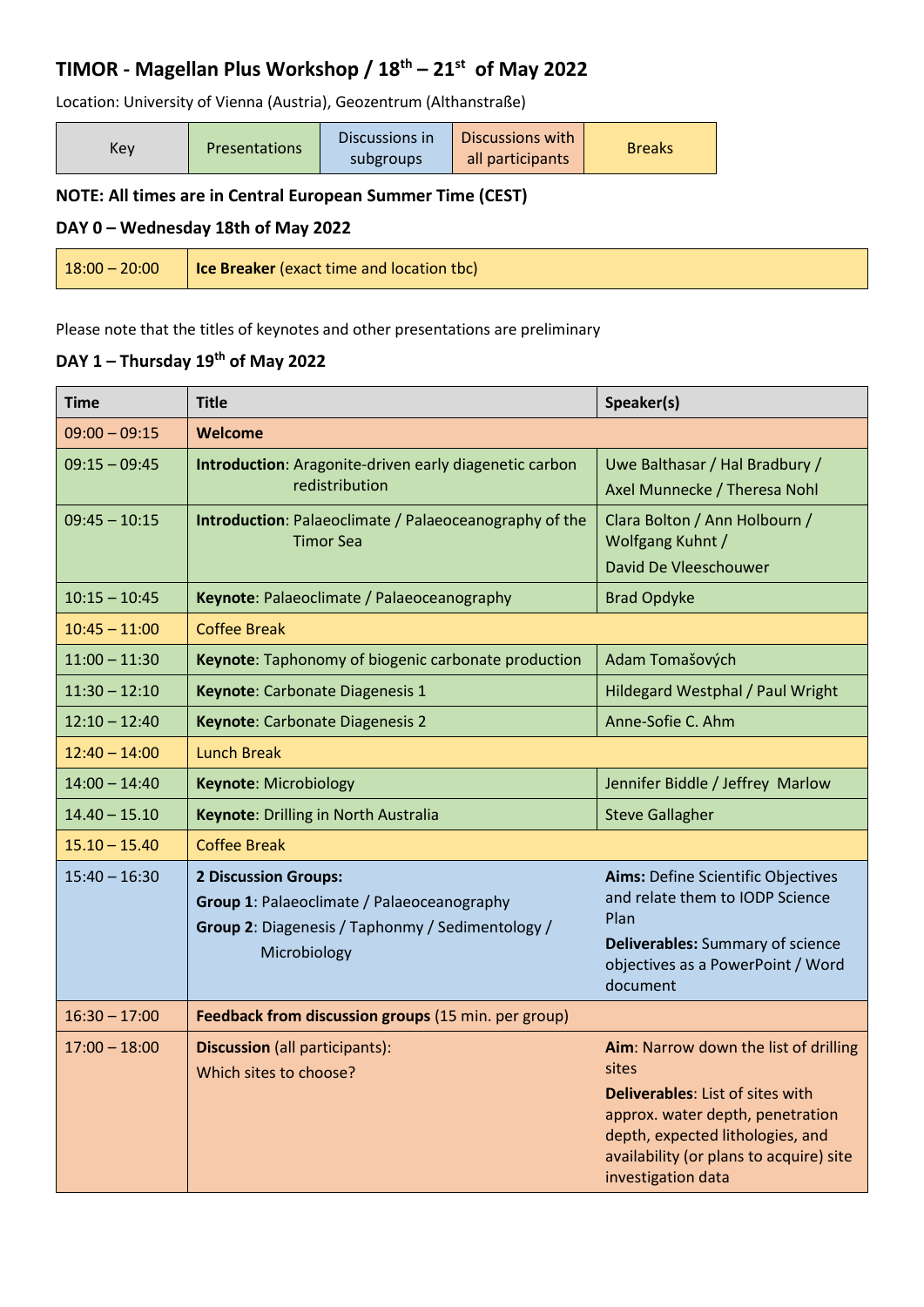# **DAY 2 – Friday 20th of May 2022**

| <b>Time</b>     | <b>Title</b>                                                                                                                                  | Speaker(s)                                                                                                                                                                                                                       |
|-----------------|-----------------------------------------------------------------------------------------------------------------------------------------------|----------------------------------------------------------------------------------------------------------------------------------------------------------------------------------------------------------------------------------|
| $09:00 - 09:30$ | Keynote: Drilling and sampling alternating lithified /<br>unlithified layers                                                                  | <b>ECORD Science Operators (exact</b><br>speaker tbc)                                                                                                                                                                            |
| $09:30 - 10:00$ | Keynote: Sampling pore water chemistry                                                                                                        | <b>ECORD Science Operators (exact</b><br>speaker tbc)                                                                                                                                                                            |
| $10:00 - 10:30$ | Keynote: In-situ pore water measurements                                                                                                      | <b>Allison Schaap</b>                                                                                                                                                                                                            |
| $10:30 - 11:00$ | <b>Coffee break</b>                                                                                                                           |                                                                                                                                                                                                                                  |
| $11:00 - 12:30$ | <b>2 Discussion Groups:</b><br>Group 1: Palaeoclimate / Palaeoceanography<br>Group 2: Diagenesis / Taphonmy / Sedimentology /<br>Microbiology | AIM: Define drilling / sampling<br>strategy<br>Deliverable: Word / powerpoint<br>document with a conceptual<br>strategy for addressing the scientific<br>objectives through drilling, logging,<br>or other downhole measurements |
| $12:30 - 13:00$ | Report from discussion groups (15 min. per group)                                                                                             |                                                                                                                                                                                                                                  |
| $13:00 - 14:00$ | Lunch break                                                                                                                                   |                                                                                                                                                                                                                                  |
| $14:00 - 15:30$ | Focus groups for the different scientific objectives<br>NOTE: the number of groups depends on the objectives<br>developed on day 1.           | AIM: Formulate science objectives<br>for proposal<br>Deliverables: Word document with<br>draft of relevant proposal text                                                                                                         |
| $15:30 - 16:00$ | <b>Coffee break</b>                                                                                                                           |                                                                                                                                                                                                                                  |
| $16:00 - 16:30$ | Summary of proposal and organisation of focus groups to work on remaining aspects of the<br>proposal                                          |                                                                                                                                                                                                                                  |
| $16:30 - 18:00$ | <b>Focus groups</b><br>NOTE: this is responsive to earlier progress                                                                           | AIM: finish off / develop further<br>aspects of the proposal<br>Deliverables: Word document with<br>draft of relevant proposal text                                                                                              |